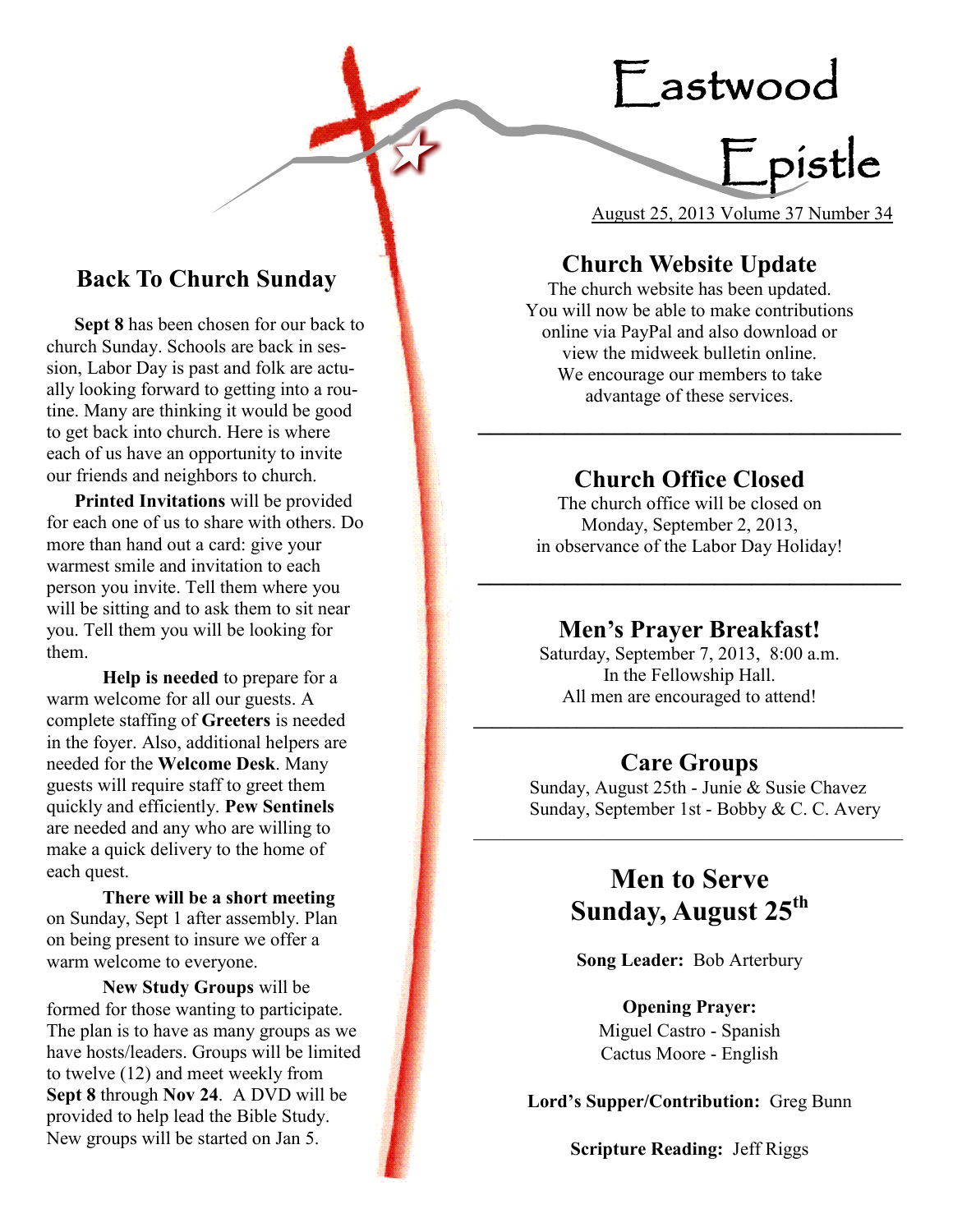## *Together*

**A Successful life** is more than money. Many times we hear of rich and talented people who are unhappy or even commit suicide. A sports star or entertainer takes their life, the press and fans cry: "they had it all, why did they do it?"

It would be impossible to give an answer for each case, but there are thoughts to share.

**See success as a Christian** not in a worldly view. Joseph was a favored son, then a slave, then the top servant to Potiphar, then a convict, finally, second to Pharaoh. He was always a success because he always trusted in the Lord God.

Just like Joseph, do your best to excel, even in positions you do not like. Some jobs are not the best, but if you expect to advance, you must excel in the task at hand.

**Success begins in you**, mentally and spiritually, before it manifests itself in the world around you. Love yourself because Jesus loves you. Learn, not just how to do your job, but how to excel. Cling to God's word. Joseph would not fornicate with his master's wife. Daniel would not eat unclean food. The Apostles and Christians would not deny Jesus.

**Enjoy what you have in life**. It may not be as much as another, but see it as a gift from God. Now,

•Write down your goals •Start a journal of your progress •Control your finances: stop over spending-pay off charge accounts •Improve yourself: read, listen, net work with other people •Expect to make mistakes

•Take action- begin immediately *Charles M Clodfelter*

#### *Sunday Guests who registered - 19 Did you speak with them?*

**www.eastwoodchurchofchrist.org**

| <b>Schedule of Services</b> |                    |                       |
|-----------------------------|--------------------|-----------------------|
| Sunday                      | Tuesdav            | Wednesday             |
| Bible Class - 9:00 A.M.     | Ladies Bible Class | WNO meal - Sept - May |
| Worship - 10:00 A.M.        | $10:00$ A.M.       | Bible Study 7:00 P.M. |

#### **Area TV Programs**

Fridays: 7:00 P.M. Channel #38 (Cable Channel #16) Sundays: 5:00 A.M. Inspiration Channel (Channel #364 Direct TV)

## **Thank You**

Dear Eastwood!

 I want to thank you all for your prayers during my eye and blood pressure issues. I am getting much better! I have been receiving good reports from my doctors. I know it is because of your prayers. Please continue to pray for me. Love, Emma Huereque

#### \*\*\*\*\*\*\*\*\*\*\*\*\*\*\*\*\*\*\*\*\*\*\*\*\*\*

On Behalf of the Torres Family:

 Thank you so much for everyone who helped out in the yard sale, whether it was through donations, time or effort, it was greatly appreciated. God bless you for all your kindness. I'm sorry I failed to translate this to you on Sunday. -Jesus Alvarez

## **Placed Membership!**

Jeremy & Amy Brown, 3109 Amistoso Street, El Paso, TX 79938, telephone number: 706-830-7465, placed membership on Sunday, August 18, 2013. Their children are Christian, Austin and Kaleb. **Welcome to the Eastwood Family!.**

## **Eastwood Game Night!**

We encourage you to join us on Sunday, September 15th, from 5:00 p.m. to 7:00 p.m. for an Eastwood Game Night. There will be board and card games galore. We ask everyone to bring finger food. Come join us for great fun and great food! If you have any questions, please see Andrew.



**Sunday, August 25, 2013 Speaker** - Andrew Monk **Sermon Topic** - *The End of Slavery* **Scripture** - Galatians 2:4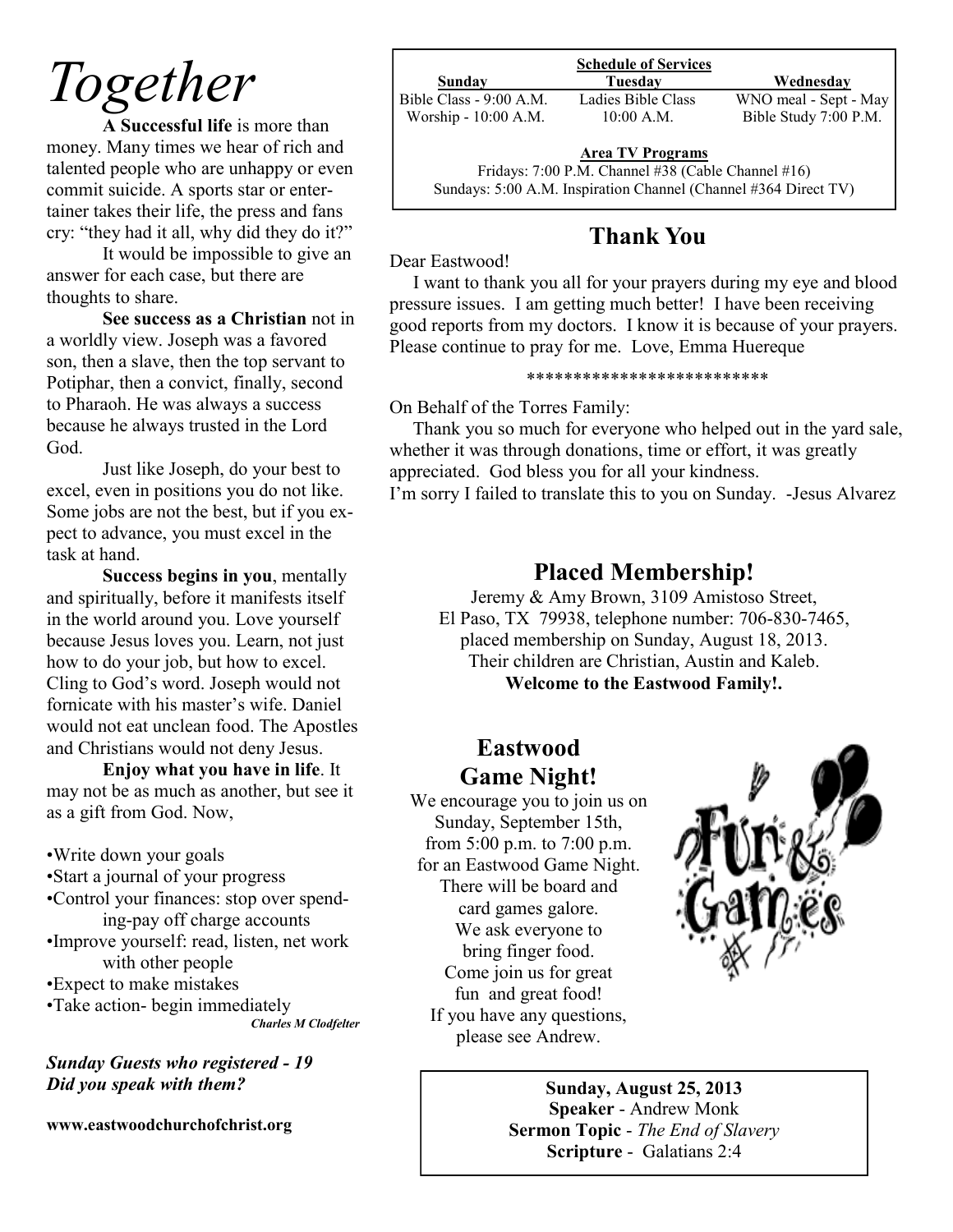

God must be up to something really good. Don't ask me what it is because I really don't know. All I know is that God is good and all He does is good, even the things that we call bad. God will turn them around and use them for good. That is a promise. *"And we know that in all things God works the good of those who love Him, who have been called according* 

#### *to His purpose.***"** *Romans 8:28.*

You may ask yourself, what do I do in the meantime? The answer is for you to be the best you can be, and "BE STILL." Did you know that this is a command? It forces us to think on two things; that we are finite, and that God is infinite. That being the case, we need to drop our hands, relax, and "chill out" as children of God, we ought to "Come, behold the works of Jehovah," and enjoy a calm and peaceful confidence in Him who gave us His Son. Paul

**\_\_\_\_\_\_\_\_\_\_\_\_\_\_\_\_\_\_\_\_\_\_\_\_\_\_\_\_\_\_\_\_\_\_\_\_\_\_\_\_\_\_\_\_\_\_\_\_\_\_\_\_\_\_\_\_\_\_\_\_\_\_\_\_\_\_\_\_\_\_\_\_\_\_\_\_\_\_\_\_\_\_\_\_\_\_\_\_\_\_**





 **Happy Birthday!** August 26 - Rosario Arambula August 27 - Virginia Najera August 27 - Vickie Nunn August 29 - Dominic Masters August 30 - Virginia Fraire August 30 - Dale Tate August 31 - Betty Lewis

### **Happy Anniversary!**

August 26 - Paul & Gloria Gonzales August 27 - Junie & Susie Chavez August 29 - Eddie & Lillie Wayne August 30 - Vic & Sharon Armendariz



 **Nursery Helpers for Sunday, August 25, 2013** Gloria Castro and Sonia Torres



## **The Children's Home of Lubbock Dollar Days 2013**

Each year we ask our Christian family to come together for Dollar Days in September. These funds are collected to purchase groceries for the children. More children than ever are coming to the Home for care, so we need your help more than ever! As each family in your congregation budgets to feed their own children, please we encourage you to help feed our boys and girls—they are depending on God's people. For more information go to e-mail address: www.childshome.org If you wish to help, please make your checks payable to "The Children's Home of Lubbock". If cash donations, please place the cash in an envelop and mark outside of the envelop, "for Children's Home", and place your check or envelop during Sunday's contributions.